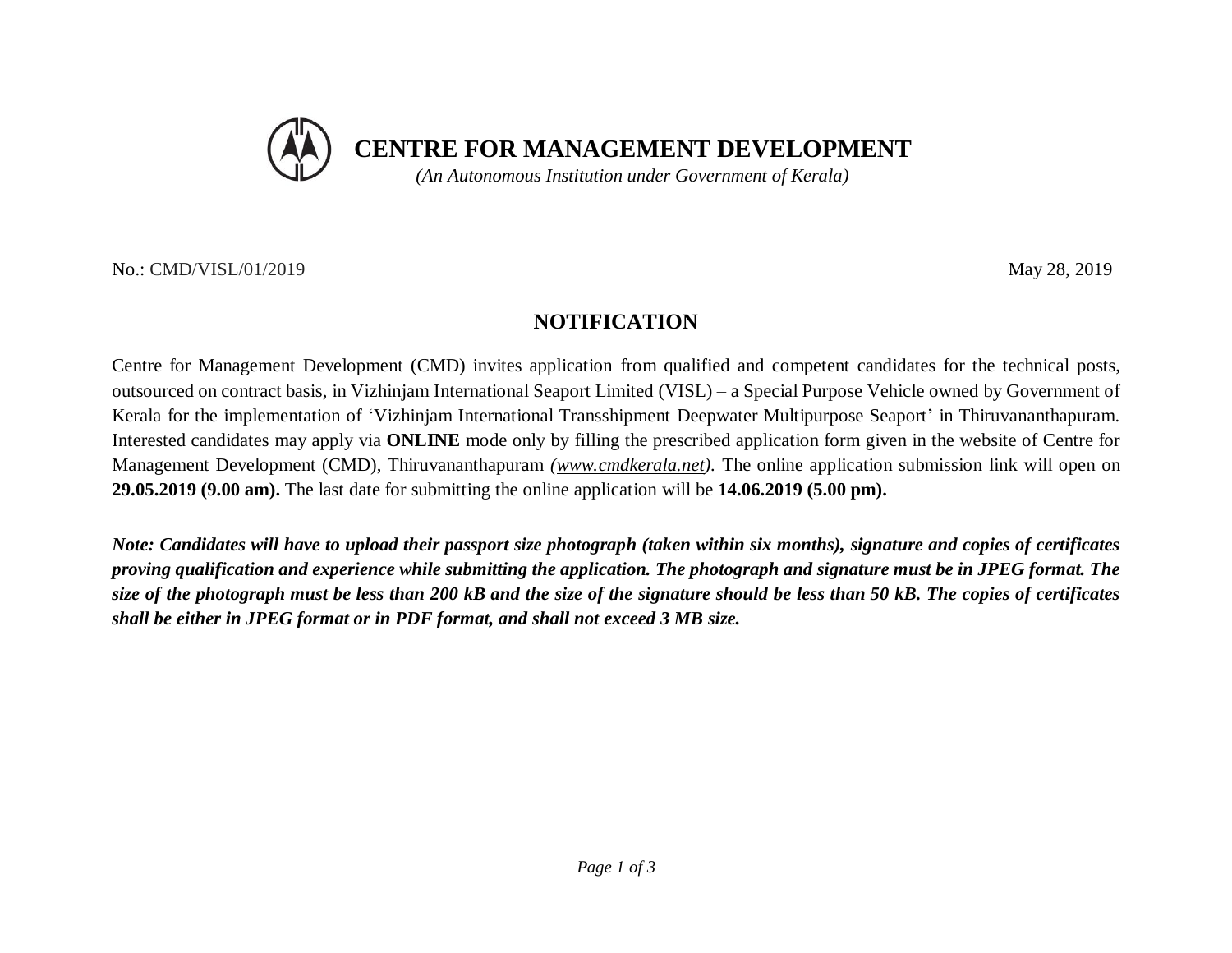## **DETAILS OF POST**

The details regarding the qualification and experience required, no. of posts, remuneration, etc., are given in the table below.

| Sl.<br>No.     | Post                                                         | <b>Nature of</b><br>Appointment                                          | Qualification                         | Experience <sup>#</sup>                                                                                       | <b>Indicative</b><br><b>Remuneration</b><br>(PM in Rs.) | <b>Age Limit</b><br>(as on<br>$01-01-2019$ | No. of<br><b>Posts</b> |
|----------------|--------------------------------------------------------------|--------------------------------------------------------------------------|---------------------------------------|---------------------------------------------------------------------------------------------------------------|---------------------------------------------------------|--------------------------------------------|------------------------|
| -1             | Junior Project Officer-<br>Rail Connectivity                 | Outsourced on<br>contract basis<br>initially for a<br>period of one year | B.E or B.Tech in Civil<br>Engineering | Minimum 3 years<br>preferably in tunnel<br>construction projects (such<br>as metro rail projects)             | Rs. 35,000/-                                            | 45 years                                   | 01                     |
|                |                                                              |                                                                          | <b>OR</b>                             |                                                                                                               |                                                         |                                            |                        |
|                |                                                              |                                                                          | Diploma in Civil<br>Engineering       | Minimum<br>5<br>years<br>in<br>preferably<br>tunnel<br>construction projects (such<br>as metro rail projects) |                                                         |                                            |                        |
| $\overline{2}$ | Junior Project Officer-<br><b>Breakwater</b><br>Construction | Outsourced on<br>contract basis<br>initially for a<br>period of one year | B.E or B.Tech in Civil<br>Engineering | Minimum 3 years in the<br>construction<br>of<br>breakwaters.                                                  | Rs. 35,000/-                                            | 45 years                                   | 02                     |
|                |                                                              |                                                                          | <b>OR</b>                             |                                                                                                               |                                                         |                                            |                        |
|                |                                                              |                                                                          | Diploma in Civil                      | Minimum 5 years in the                                                                                        |                                                         |                                            |                        |
|                |                                                              |                                                                          | Engineering                           | construction<br>of<br>breakwaters.                                                                            |                                                         |                                            |                        |

# - *Only post qualification work experience of the candidate until 01.01.2019 will be considered.*